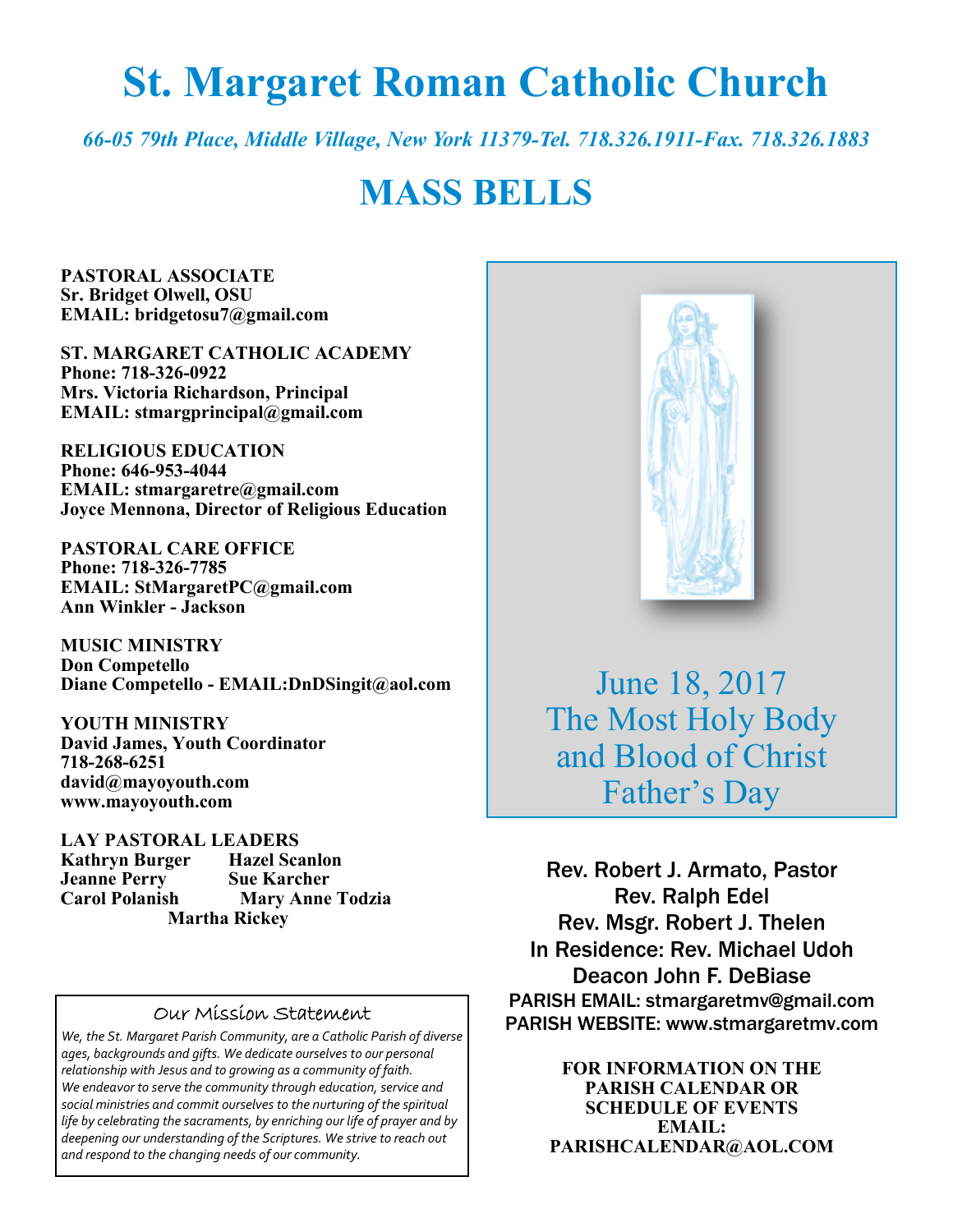### *MASSES FOR THE WEEK*

#### **SUN. JUNE 18 - THE MOST HOLY BODY AND BLOOD OF CHRIST**

- 7:30 James Giordano/Dominick Sepi 9:00 Rosario, Rosaria e Nunzio Taormina/ Daniele Bussa/Calogero e Salvatore DiMaggio/Filippo e Leonardo Curatolo e defunti della famiglia/Salvatore e Mariano Palmeri/Calogero Ciaccio e Antonino Catalano
- 10:30 John J. Forte/Family Mass
- NOON Father's Day Mass
- 5:00PM People of the Parish

#### **MON. JUNE 19 - WEEKDAY**

7:00 Mario Madia 9:00 John & Pauline Karpinsky

- **TUE. JUNE 20 WEEKDAY**  7:00 Antoinette Composto<br>9:00 Fdward Caridi
- 9:00 Edward Caridi

#### **WED. JUNE 21 - ST. ALOYSIUS GONZAGA**  7:00 Magdalena Muller 9:00 Gerard Cirone

**THU. JUNE 22 - STS. PAULINUS OF NOLA/ JOHN FISHER/THOMAS MORE** 

- 7:00 Lorraine Mehr
- 9:00 Mary D'Angelo
- **FRI. JUNE 23 THE MOST SACRED HEART OF JESUS**<br>7:00 Mary Delia
- 7:00 Mary Delia Lottie & Stanley Andrzejewski
- **SAT. JUNE 24 THE NATIVITY OF ST. JOHN THE BAPTIST**

8:30 Collective: Paul K. Bivainis/Angelina Grillo/Wanda Jerdonek/David D'Amico/ Teresa Kennedy/ 5:00PM Catherine Dormer

#### **SUN. JUNE 25 - TWELFTH SUNDAY IN ORDINARY TIME**

7:30 People of the Parish

9:00 Giuseppina Rizzo/Maria LaCorta/ Lina Giresi/Domenico Laudani/ Carolina e Giuseppe Calvaruso/ Lucia e Mariano Sottile/<br>10:30 The Addario Family

The Addario Family

- NOON Salvatore Fischette (ANNI)
- 5:00PM Angelina Grillo

# **PARISH INFORMATION**

**If you're not registered, please visit the Rectory office, which is open from Monday through Friday, 9 am to noon and 1 pm to 7:30 pm.** 

**CONFESSIONS -** Saturday, 4-4:45 pm, or by appointment with a priest.

**NOVENA** to Our Lady of the Miraculous Medal . . . Mondays after the 9 am Mass.

**MORNING PRAYER** daily from Monday through Friday at 8:45 am.

**BAPTISMS** take place on the 1st and 3rd Sundays of the month. Please call the rectory for an appointment and to register your child.

**WEDDINGS MUST** be scheduled at least six months in advance by appointment with a priest or a deacon. Please call the rectory office. For marriage preparation information visit www.pre-cana.org.

**THE BEREAVEMENT GROUP** meets on the 1st and 3rd Thursday of the month at 10 am in the Convent meeting room. Call Ann at 718-326-7785.

**THE ENGLISH CHOIR** rehearses on Tuesday, at 7 pm in the Church. Tenors and baritones needed!

**IL CORO ITALIANO** prattica ogni Domenica prima della Messa Italiana.

**THE CHILDREN'S CHOIR** rehearses on Monday, From 6-7 pm in the Church. For more info. DnDsingit@aol.com

**BOY SCOUT TROOP #119** meets on Tuesdays from 7:15-9 pm in the Parish Hal. New members are welcome, age 10 1/2 & up. Call 718-894-4099.

**CUB PACK #119** meets on Mondays from 7-8:30 pm in the Parish Hall. New members welcome, age 6 to 10-1/2. Call 718-894-4099.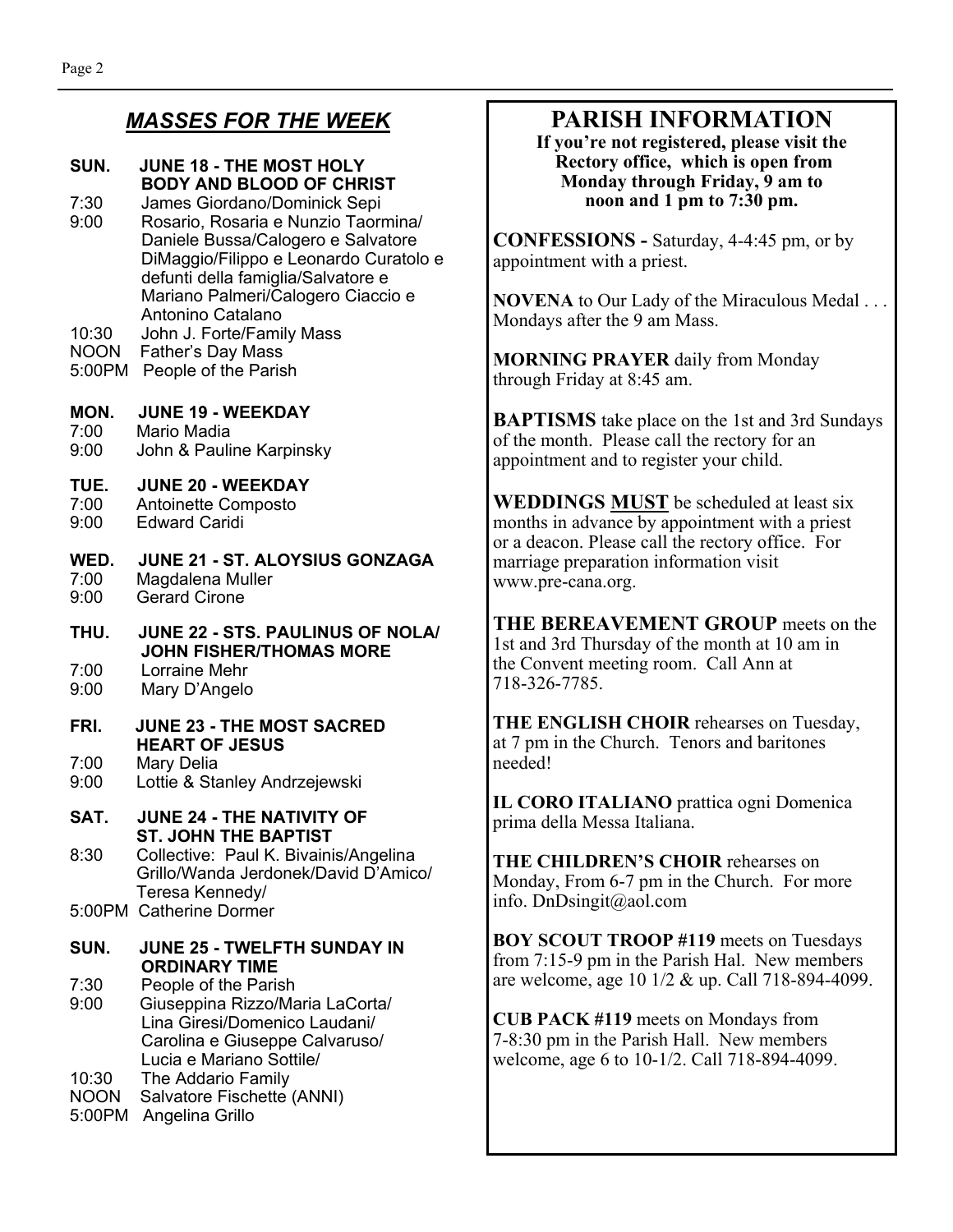#### *From the Pastor's desk:*

 Today the Catholic Church in the USA celebrates the Solemnity of Corpus Christi. I yield my space to St. Thomas Aquinas, whose writings on the Most Holy Eucharist are beyond compare.

#### **~ Fr. Armato**

 O precious and wonderful banquet, which brings us salvation and contains all sweetness! Could anything be of more intrinsic value? Under the old Law, it was the flesh of calves and goats that was offered, but here Christ Himself, the true God, is set before us as our food. What could be more wonderful than this?

 No other Sacrament has greater healing power; through it sins are purged away, virtues are increased, and the soul is enriched with an abundance of every spiritual gift. It is offered in the Church for the living and the dead, so that what was instituted for the salvation of all may be for the benefit of all. Yet, in the end, no one can fully express the sweetness of this Sacrament, in which spiritual delight is tasted at its very Source, and in which we renew the memory of the surpassing love for us that Christ revealed in His passion.

**~St. Thomas Aquinas** 

**Prayer Requests Pray for vocations to the Priesthood and Religious Life. Please pray for our men and women from our Parish serving in the defense of our country: Lt. Col. Thomas Frohnhoefer Sgt. Robert A. Domenici** 

#### *WE RECALL OUR BELOVED DECEASED*

*Especially, Dante Colombi, Roberta B. Polce May they rest in Christ's Peace!* 

#### PLEASE PRAY FOR OUR SICK

Karen Guarascio, Connie Faccibene, Eileen Hinrichs, Linda Frazier, Angela Lenihan, Carol Falk, Cari Ann Falk-LoBello, Glen Falk, David J. McConville, Ronald Frazier, John Downer, Robert Sabini, Lee Falk, Patricia Johnson, Scott White, Bob Schaefer, Rose Marie Santos, Bernice Muller, Maria Millocca, Baby McKinley Kelleher, Isabelle Azzaro, Lucy Lento, Sean Harrison, Richard Santangelo, Michael Russo, Frank Cesare, Joseph Simon, Joseph Stubbs, Justin James Quirke, Rose Healy, Parrish Wert, Michael Hirst, Matteo Sabini, Carmen Melendez, Jim O'Driscoll, Jeanette Spartaro, Linda Castagna, Elizabeth Ott, Marion Caracciola, Baby Keila Mary Champoli, Brooke and Alexa Renda, The Ferrugio Family, Dorothy Mai, Marc Gandasegui, Bob & Karen Schaefer, Maureen Harvey, Sandra Slattery, Shirley Chesley,

Jim Daniels, Lola Anderson, George McGarry, Michael Mavin, Denis Fink, Marc Pagnozzi,

*The names will remain for 3 months ONLY, unless you call 326-1911 and ask for conƟnued prayers*

#### **TODAY'S READINGS**

**First Reading** - Never forget the LORD your God, who brought you out of slavery and fed you with manna in the desert (Deuteronomy 8:2-3, 14b-16a).

**Psalm** - Praise the Lord, Jerusalem (Psalm 147). **Second Reading** - Because the loaf of bread is one, we who partake of it, though we are many, are one body (1 Corinthians 10:16-17). **Gospel** - Jesus said to the crowds, "I am the living bread; whoever eats this bread will live forever" (John 6:51-58).

#### **READINGS FOR THE WEEK**

| <b>Monday:</b> | 2 Cor 6:1-10; Ps 98:1, 2b, 3-4;    |
|----------------|------------------------------------|
|                | Mt. $5:38-42$                      |
| Tuesday:       | 2 Cor 8:1-9; Ps 146:2, 5-9a; Mt    |
|                | 5:43-48                            |
| Wednesday:     | 2 Cor 9:6-11; Ps 112:1bc-4, 9;     |
|                | Mt $6:1-6$ , $16-18$               |
| Thursday:      | 2 Cor 11:1-11; Ps 111:1b-4, 7-8;   |
|                | Mt $6:7-15$                        |
| <b>Friday:</b> | Dt 7:6-11; Ps 103:1-4, 6-8, 10;    |
|                | 1 Jn 4:7-16; Mt 11:24-30           |
| Saturday:      | Vigil: Jer 1:4-10; Ps 71:1-6, 15,  |
|                | 17; 1 Pt 1:8-12; Lk 1:5-17         |
|                | Day: Is 49:1-6; Ps 139:1-3, 13-15; |
|                | Acts 13:22-26; Lk 1:57-66, 80      |
| Sunday:        | Jer 20:10-13; Ps 69:8-10, 14, 17,  |
|                | 33-35; Rom 5:12-15; Mt 10:26-33    |
|                |                                    |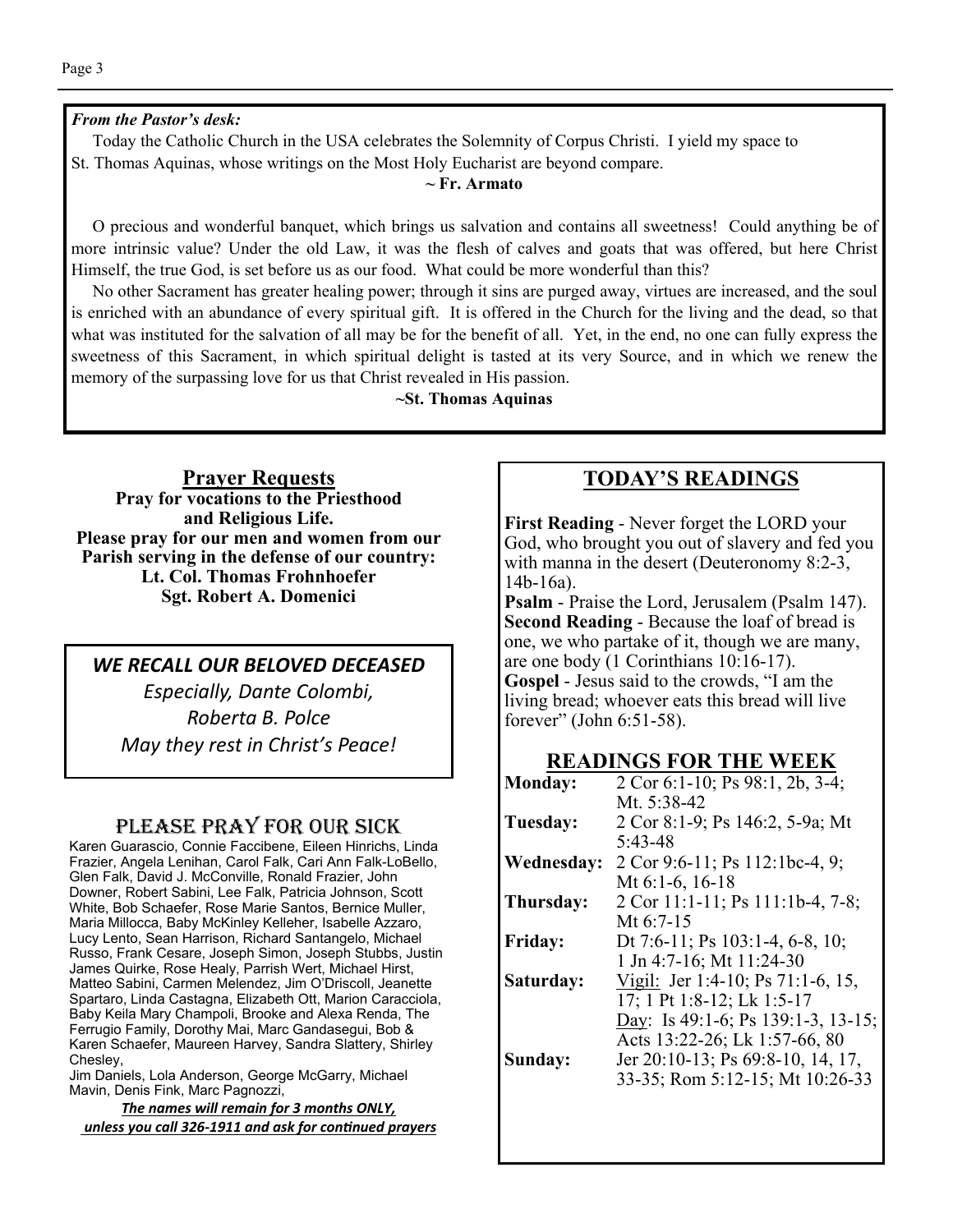#### **CONGRATULATIONS!**

Congratulations to our parishioner Martha Rickey, who has completed the courses in the Diocesan Pastoral Institute and has been certified as a lay pastoral minister! Her service to the Parish is to coordinate our bereavement ministry, assisting family members in the mourning process and in planning for the funerals of their loved ones.

#### *BLOOD DRIVE UPDATE*

MANY, MANY THANKS from the New York Blood Center to all who responded to the request for much needed blood donations. June 4th's Blood Drive was a **BIG SUCCESS!** We are happy to report that 72 units of blood were collected. Very special thanks go to St. Margaret parish Blood Drive volunteers, Terry Basedow, Allison and Samantha Coverly, Anne and Tom Lenihan and Martha Rickey who provided service above and beyond the call of duty to make the blood donation process run so smoothly throughout the day. A job well done by all!

God our Father bless these men, that they may find strength as fathers. Let the example of their faith and love shine forth. Grant that we, their sons and daughters, may honor them always with a spirit of profound respect. Amen! The priests and parish staff wish all fathers of the Parish a blessed and



#### **DO YOU HAVE AN IPHONE OR AN ANDROID PHONE?**

Want to keep up with St. Margaret's news? Download our parish app, which has daily Mass readings, prayers, bulletins and more. Just text the word "APP" to 88202 or search "My Parish App" in Google Play Store or App Store.

# *RELIGIOUS EDUCATION REGISTRATION*

is now available online! Click here: http.//stmargaretmv.com/regliouseducationprogram/ online-form/ or visit our website at www.stmargaretmv.com and go to the Religious Education Program page. You can print forms and drop them off, or fill out the forms right online as well as pay online. We offer our program on Wednesdays for grades 1-8. Grades 1-4 meet from 4 to 5:30 pm and the older grades meet evenings from 7-8:15 pm. We are also offering an enrichment class for grade 8 that meets on Mondays from 4-5:15 pm. If you have questions, please feel free to call, 646-953-4044 or email stmargaretre@gmail.com refer to the website or our parish app for updates in Religious Education. Belssings, Ms. Joyce

#### **HOLY LAND PILGRIMAGE**

10 days in the Holy Land November 6-15, 1017

Hosted by Fr. John Mendonca, Pastor Our Lady of the Angelus Parish

Only \$3,299 per person, Double occupancy from NY

> For more information, contact Fr. Mondonca at 718-897-4444 frjohn6363@gmail.com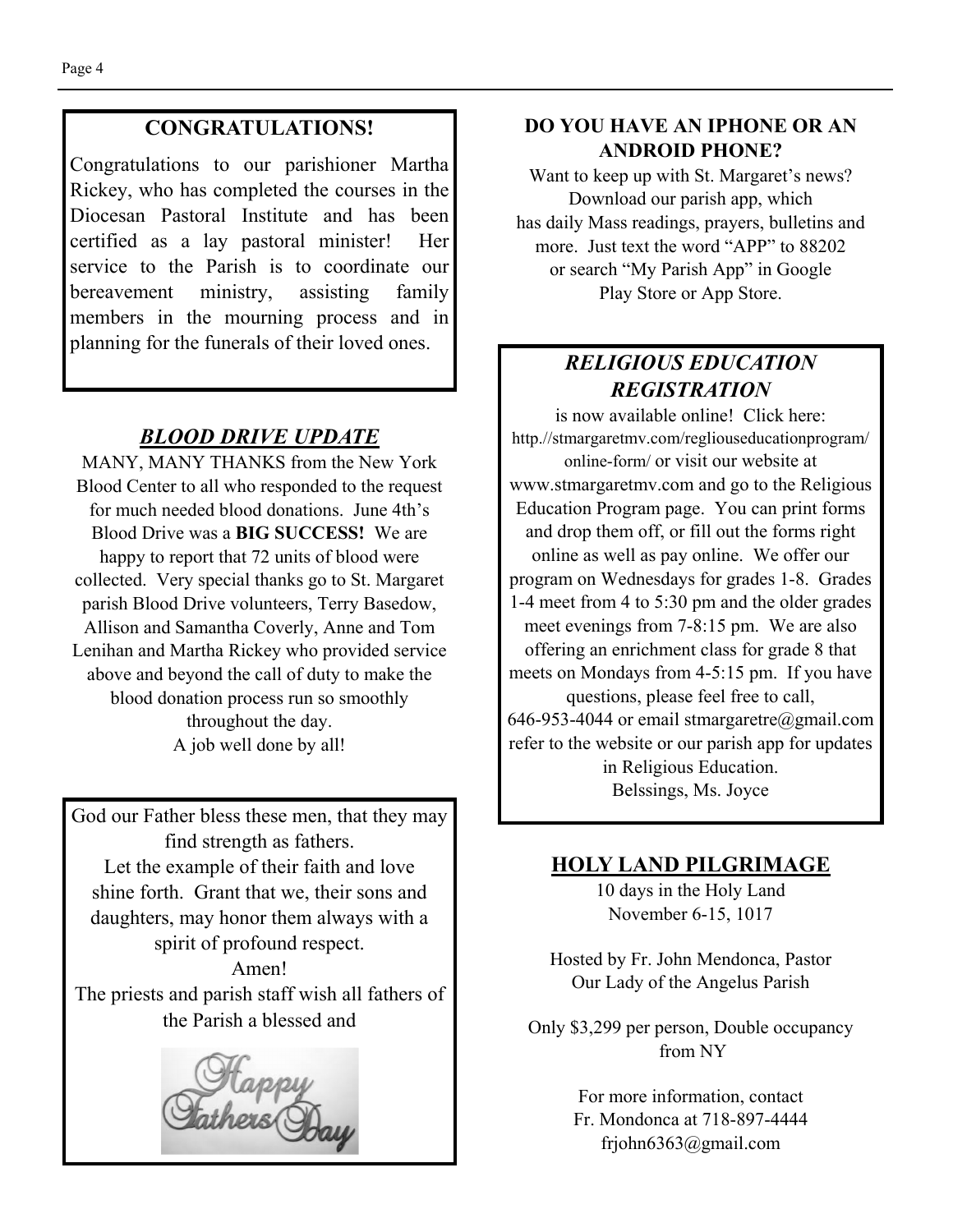#### *TREASURES FROM OUR TRADITION*

At the heart of today's solemnity is a Eucharistic procession, held in many parishes, that call to mind the procession of Holy Thursday, yet has a purpose different from the somber adoration in the night watch. In the late Middle Ages, a procession through the city with the Blessed Sacrament was an occasion of heartfelt joy and great emotion. In a time when people seldom approached the altar to receive Holy Communion, the procession through the streets, past homes and workplaces, was a vibrant reminder that Christ was with them as a dear companion and guide. Every year on this day, a joyful procession winds through the streets of Rome from the Lateran cathedral. A few years ago, Pope John Paul II deeply moved at the sight of the throng accompanying the sacred Host, said that we ought to feel profoundly united with the faithful everywhere in the world at such a moment. "Before our mind's eye all the Churches of the world, from East to West, from North to South, are present." This feast is celebrated by most of the Church on the Thursday after Trinity Sunday, but, after the calendar reform of 1970, its title was expanded from "Corpus Christi" to "The Body and Blood of Christ" and in the United States it was moved to the Sunday after Trinity Sun-

day. Even though Easter season ended two weeks ago, this beautiful feast is aglow with

**THE ST. VINCENT dePAUL FOOD PANTRY is located at 66-25 79 Place The pantry is open on WEDNESDAY AND SATURDAY from 10am to 12 Noon.** 

# **SAINT MARGARET GIFT SHOP**

open Wednesdays, 12pm - 4pm Saturdays, 4pm - 5pm and Sundays, 9am - 1pm We have a selection of religious goods: Rosaries - Medals - Gifts - Crucifixes Statues - Bibles and other books **AND MORE!** 

If we don't have it, we'll try to get it for you. The Gift Shop is located in the rectory. Please use the red side door in the parking lot. If the door is closed, please knock. Contact us: StMargGiftShop@yahoo.com



**ST. MARGARET'S YONKERS EMPIRE CITY BUS TRIP Monday, July 17th**  The bus will be in front of

the Church and will **leave promptly at 9am.** The cost is \$23.00p/p. For reservations/information call **Betty, 718-326-0198 ONE LUCKY PERSON WILL WIN A FREE RIDE ON OUR AUGUST TRIP!** 



the Easter light.

*NOT BY BREAD ALONE DOES ONE LIVE, BUT BY EVERY WORD THAT COMES FORTH FROM THE MOUTH OF GOD.*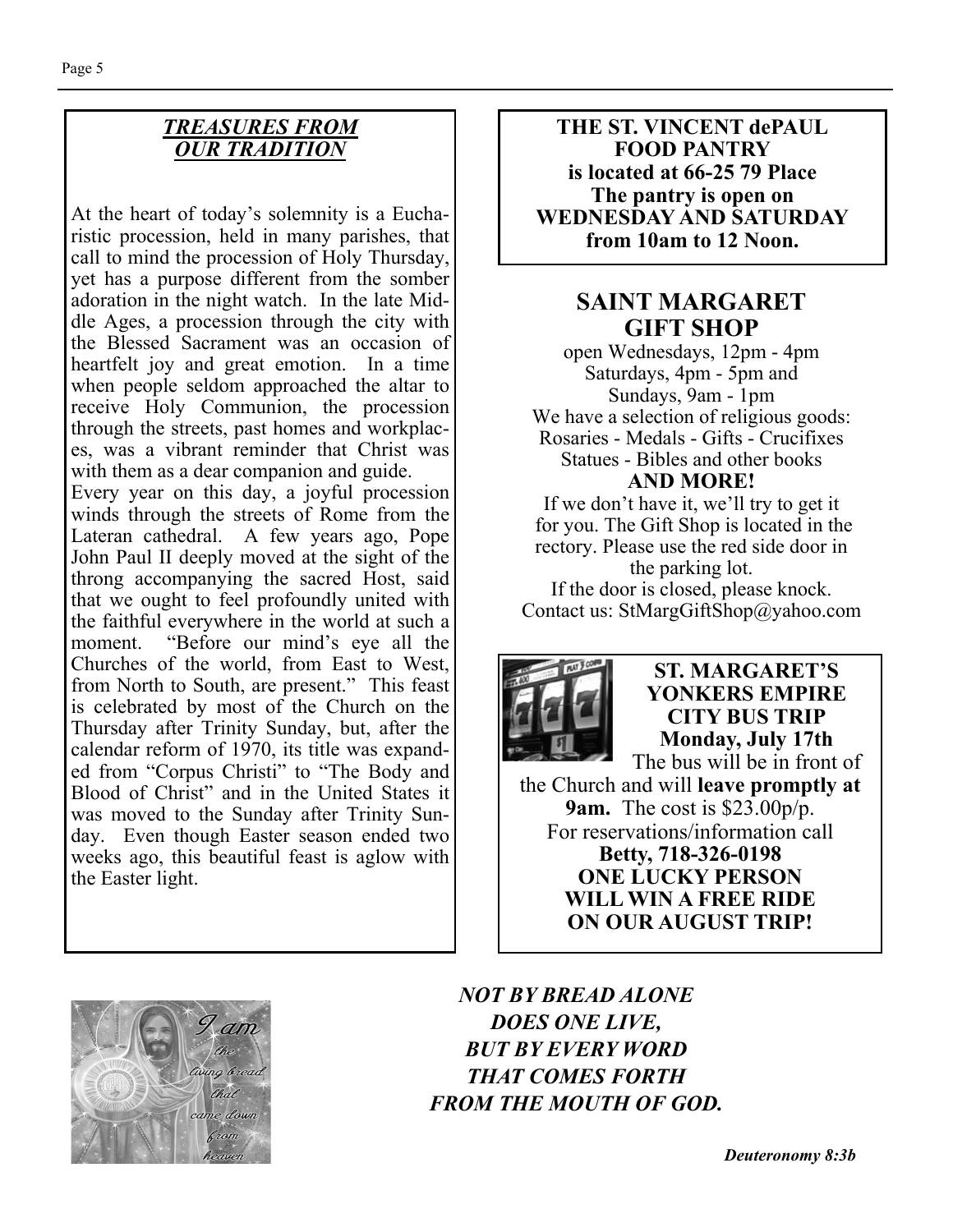# SCHOOL NEWS

#### **FROM THE DESK OF THE PRINCIPAL OF THE ACADEMY**

### **TOUR TUESDAYS**

 openings for September 2017 . . . Please call the office, 718-326-0922, to arrange for a tour of the school. Some classes are only taking waiting lists.

#### **ARCHBISHOP MOLLOY H.S.**

To help prepare 7th and 8th grade students for the **TACHS** exam which is used for admission into Catholic high schools. Archbishop Molloy H.S. is pleased to offer a **TACHS** Prep. course. Taught by their experienced faculty, students will review the skills needed for the exam and learn test taking strategies to help build their confidence. 6 Saturday morning sessions, September through October. Fee is \$325.00. For more information or to register. Please visit www.molloyhs.org

#### **ST. AGNES ACADEMIC H.S.**

13-20 124th Street, College Point **Summer TACHS prep course**  (Test for admission into Catholic High Schools) July 24th - July 27th, and July 31st - August 3rd 9am to 11:30am. \$250.00 per student. Open to girls and boys entering the 8th grade. For more information please call 718-353-6276.

### *TRUST IN JESUS*

Today's feast celebrates another central Mystery of our faith - the Mystery of the Eucharist. Like the Mystery of the Trinity, the Real Presence of the Body and Blood of Christ in the Eucharist can never be fully understood, but can only be believed. Just as the Israelites in the desert were invited to put their trust in God's word to them, we are invited to trust wholly in the word of Jesus. In today's Gospel Jesus promises to give us a share in His very own Body and Blood, and a share in eternal life besides. We are called to take Him at His word and open our hearts to receive true nourishment and life from our participation in the Eucharist, with faith, reverence and devotion.

# *ST. MARGARET'S LUCKY NUMBER 2017*

# **HELP SUPPORT YOUR PARISH Buy a "LUCKY NUMBER" based on NY State Lottery, every**

**evening of the year.** Single Subscriptions: \$60.00, two or more subscriptions, \$50.00 each. Call Patti C, 718-639-2263 for more information.

# **LUCKY 1000 CLUB**

There has been a delay in the distribution of the *Lucky 1000 Club* winnings. The fault is mine alone. I am revising the payout process and expect to have ALL outstanding winnings checks issued shortly.

 I offer my thanks and apologies to all of the winners who have waited so patiently. Please be patient a little while longer. Thank you!

**~ Fr. Armato** 

# *FAITH DIRECT*

Are you booking your summer vacations? Consider enrolling in eGiving through *Faith Direct* to make sure that your gift can reach St. Margaret Parish even when you cannot. You can sign up online at

#### **www.faithdirect.net**

using our Church code: **NY299.**  Thank you for your continued support of our parish family! God bless you!  *~Fr. Armato*